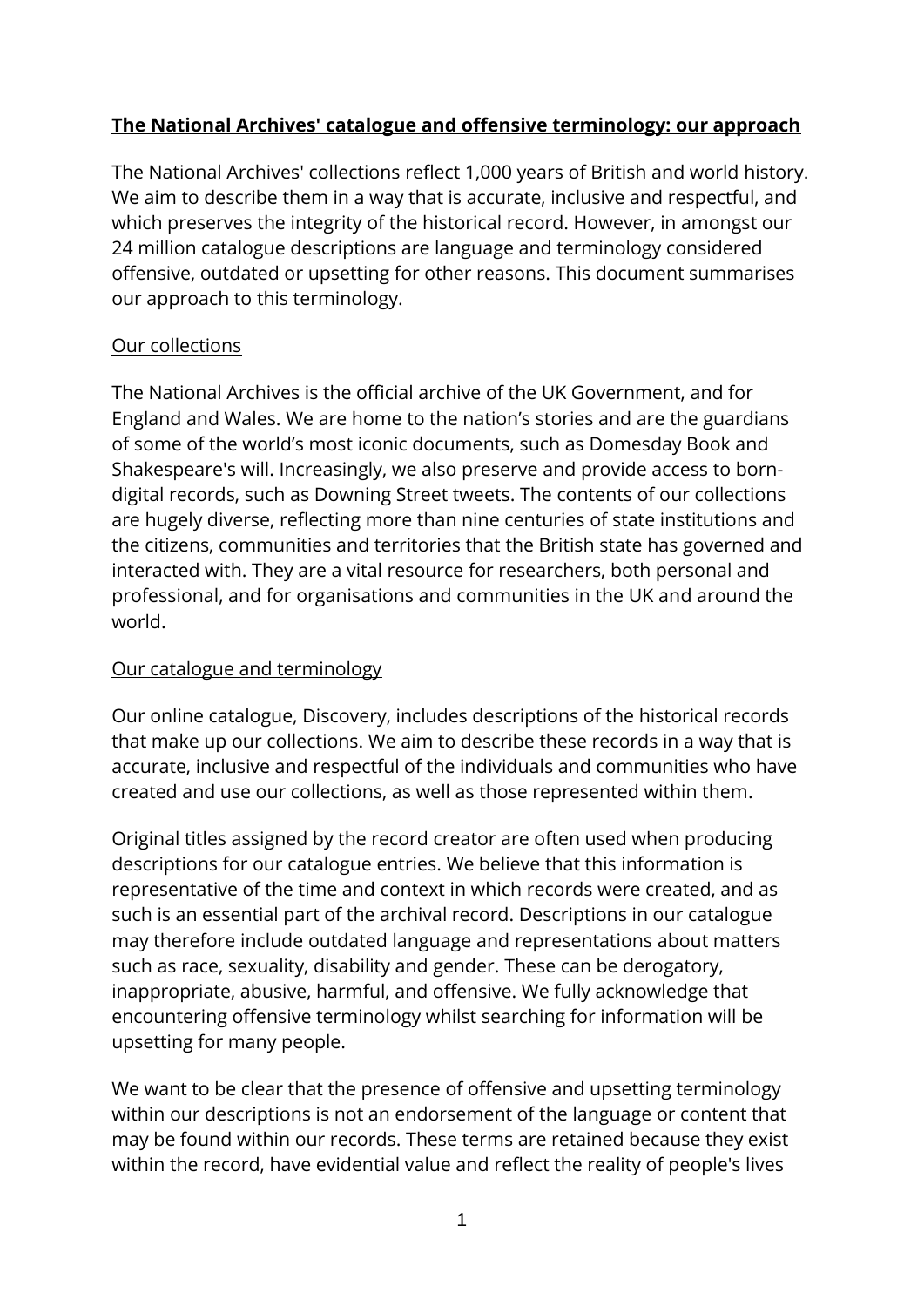over the last 1,000 years. Experience has also shown that these terms can help researchers identify relevant information to support their work. This often helps them to produce work that challenges the values of the original record creators and the societies that informed them.

## Cataloguing guidance and ongoing work

Our cataloguing staff work on an ongoing basis to address offensive, harmful and upsetting terminology in descriptions and to engage with evolving archival practice in this area. We strive to balance preservation of the historical context of records with an awareness of the hurt and impact of language and imagery on our users.

The National Archives observes the following cataloguing guidance, in relation to offensive terminology:

- Language used in The National Archives' catalogue descriptions should be accurate, inclusive and guided by objectivity.
- When using original file titles to create new or enhanced descriptions, staff will ensure that any offensive, pejorative or harmful terms are placed in quotation marks. This is to indicate that it is a direct quotation from the record, not an endorsement of these terms.
- When not using original file titles for descriptions, staff will use neutral and inclusive language to describe the record accurately. If it is deemed relevant and appropriate to keep offensive or pejorative terminology within a description, cataloguers will clearly indicate that it is a direct quotation from the record.
- Cautionary notes may be added to inform users of descriptions containing offensive or harmful language or representations.

Cataloguing staff continuously review this guidance, for two reasons. Firstly, language preferences and society will change over time so our practice needs to keep pace with this change. Secondly, our online catalogue grows every day.

Improved descriptions, avoidance of unnecessary offensive terminology and appropriate contextualisation will therefore remain part of our daily routine.

## User engagement, transparency and redress

We invite users to use the 'Reader suggestion' link on our catalogue, Discovery, to submit corrections to catalogue descriptions. This can include suggesting alternative terminology or reporting a description as offensive. We aim to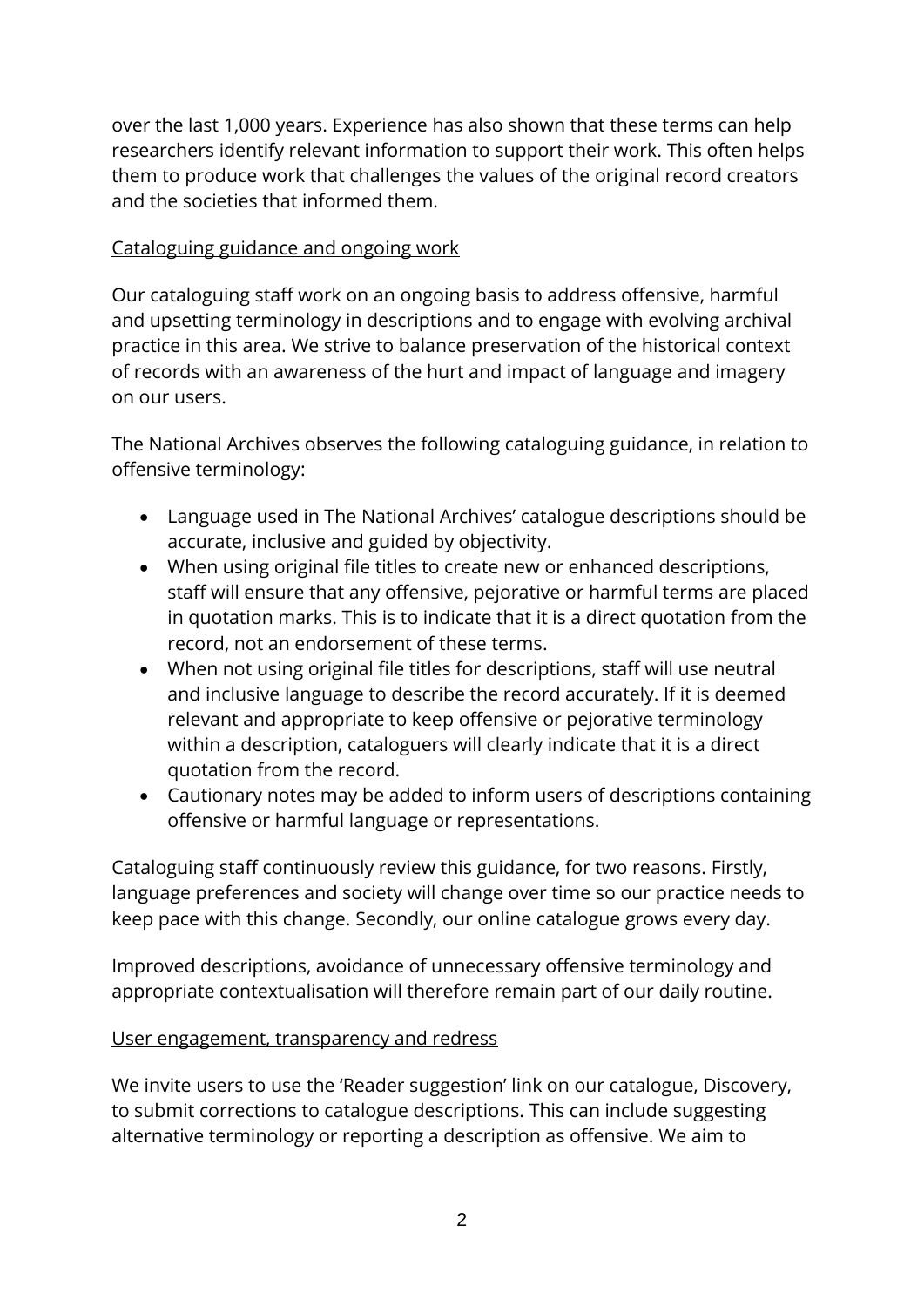improve the wording of this form to make it clearer that other types of suggestions and reports on offensive language are sought.

We recognise that we do not always get things right and welcome feedback from all sources so that we can learn and adjust our practices. We believe that by listening, understanding and learning we can build towards our commitment of making The National Archives' catalogue descriptions more accessible and inclusive to all.

Further information about our efforts to become an inclusive archive is available on our [website.](https://www.nationalarchives.gov.uk/about/news/becoming-the-inclusive-archive/)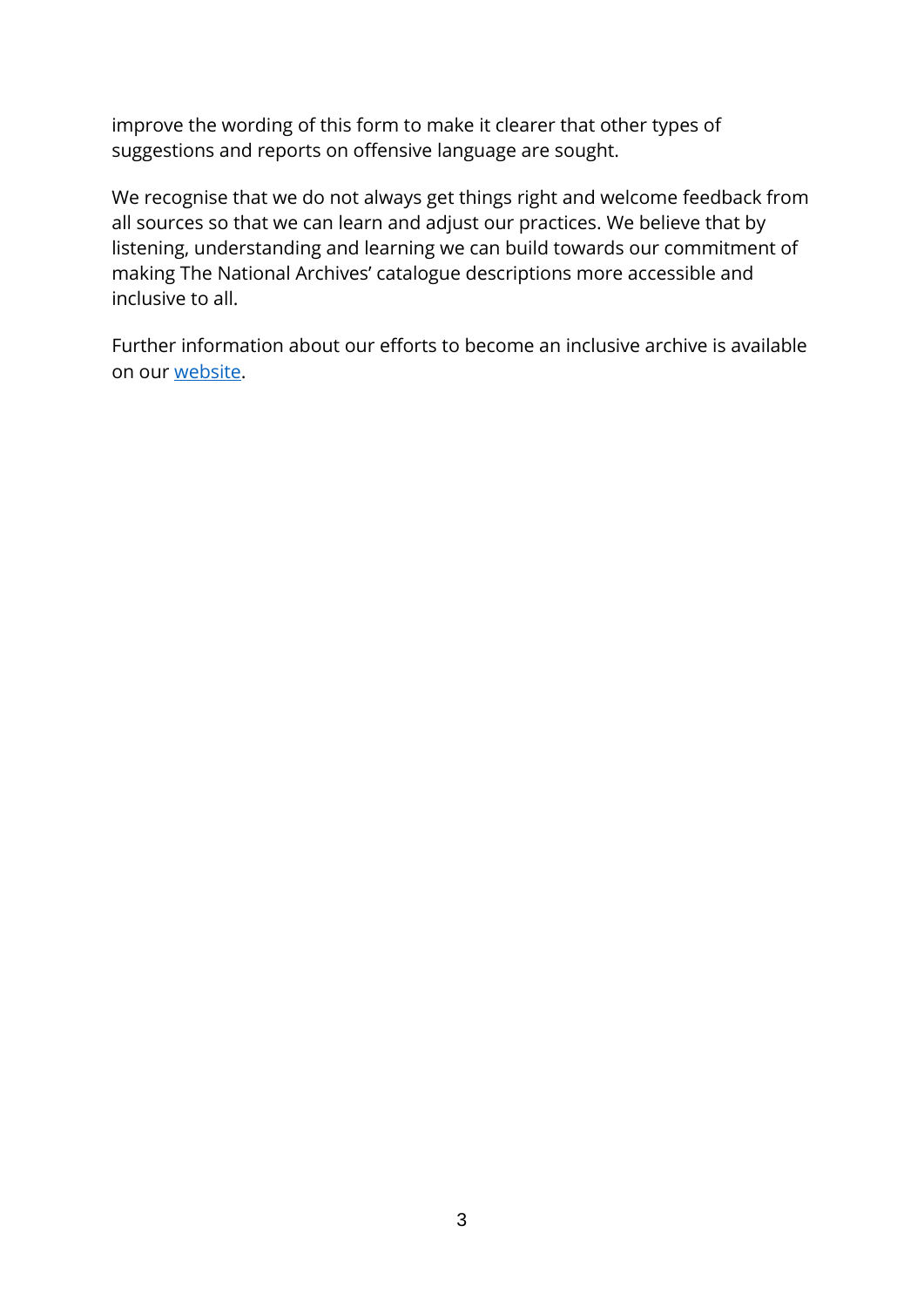# **Frequently Asked Questions (FAQ): Offensive language and our catalogue**

### FAQ 1: Why are there offensive terms in your catalogue?

Catalogue descriptions are often based on original file titles assigned by the record creators and as used in their own time. The language used by the people who created the records is part of the story that the records tell. Our catalogue may therefore include offensive, outdated and upsetting language, just as the historical records themselves do.

We do not endorse these terms and appreciate that their presence may upset users when they search our catalogue or read our records. We present offensive terms within quotation marks in our catalogue to show that they are a direct quotation from the record. Cautionary notes may also be applied to warn users about the presence of offensive or harmful language in catalogue descriptions.

We are monitoring offensive language in our descriptions. Staff will run a project to assess this, and where required, descriptions will be modified or contextualised. We recognise we may not always get this right and welcome user feedback.

### FAQ 2: How can I flag offensive or outdated language?

You can notify us of offensive or upsetting terminology by clicking on the 'Found an error?' link in our online catalogue, Discovery. This is displayed at the bottom of every catalogue entry. We also encourage you to use this form to suggest preferred alternative terms.

Staff will review all reports and suggestions and will aim to balance preserving the historical context with redressing the upset caused by offensive terminology. Sometimes we may use quotation marks or an explanatory note; sometimes we may add contextual information or replace terms.

Where changes affect many descriptions, it may take some time for the updates to be live in our online catalogue.

#### FAQ 3: What are you doing to address offensive language in legacy descriptions?

We are examining descriptions which contain information from lists and indexes written years, decades and centuries ago. These may include language which was widely used at the time, but is now considered offensive, harmful or pejorative. Staff will carry out a project to identify and review these descriptions. Where appropriate, they will be revised or corrected. This will be an ongoing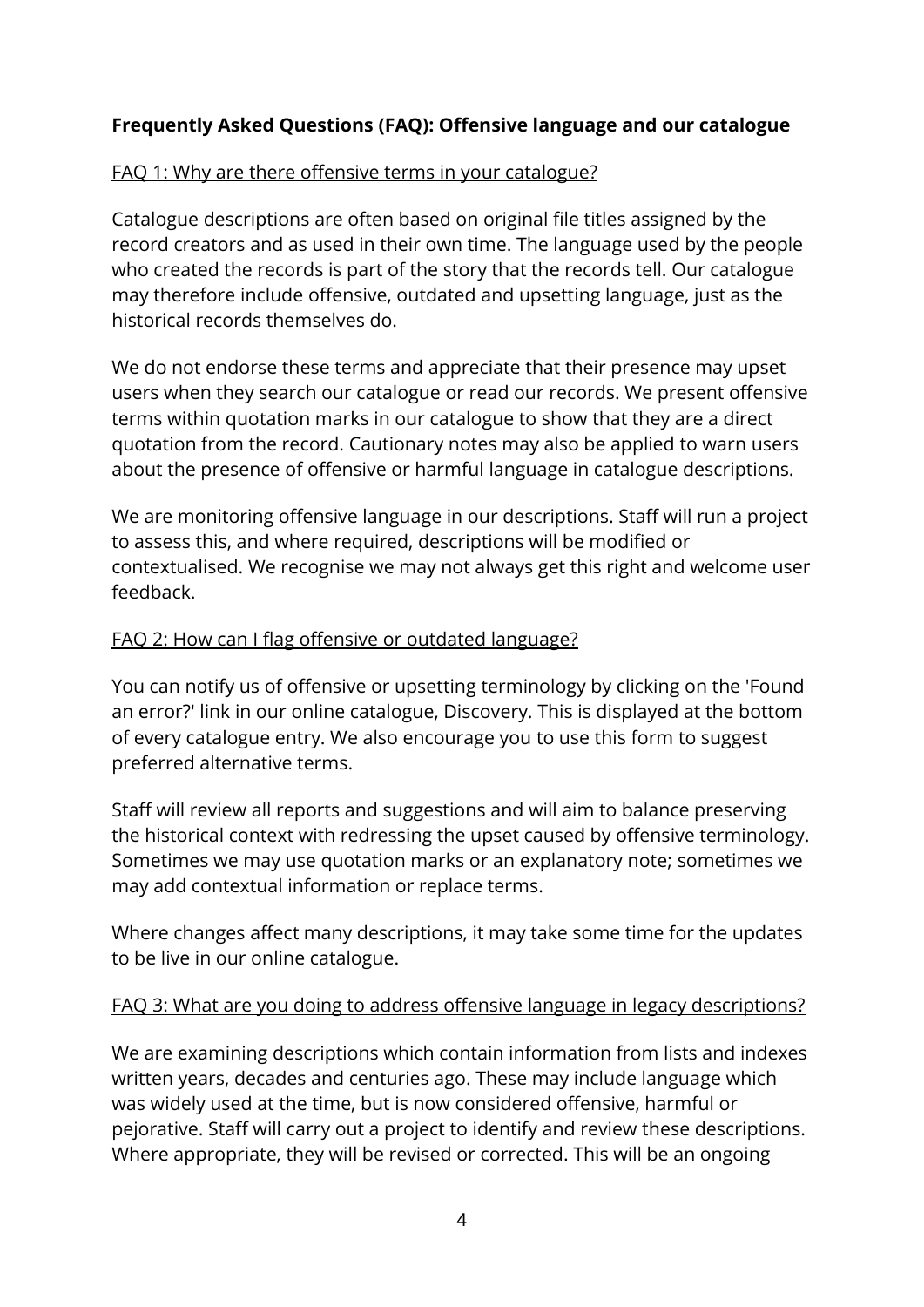project which will take time, due to the scope of records included and the continued evolution of language.

We acknowledge that we may not identify all problematic descriptions and encourage users to provide feedback by using the 'Readers Suggestion' link on our catalogue, Discovery. (See FAQ 2).

## FAQ 4: When do you replace offensive terminology in descriptions?

We replace them when descriptions contain offensive terminology which is not part of the record's title or a quotation from the record. We aim to address this by updating these descriptions so that they contain more neutral and inclusive language.

We encourage users to notify us of problematic or offensive language by using the 'Reader's suggestion' link in our online catalogue, Discovery. (See FAQ 2).

This will be a continuous area of work, due to the number of affected descriptions and the evolution of language preferences. The work will be completed alongside our project to improve legacy descriptions. (See FAQ 3).

Improving our catalogue data and addressing user feedback is a regular part of our daily work.

#### FAQ 5: Where can I get advice and support on searching?

The ['Help With Your Research'](https://www.nationalarchives.gov.uk/help-with-your-research/) area of our website is a useful resource for those seeking advice and guidance on how to search for records and use our online catalogue, Discovery.

Our ['Discovery Help'](https://www.nationalarchives.gov.uk/help-with-your-research/discovery-help/) site provides users with a range of advice, guidance and support for searching our online catalogue. This includes tips for doing both general and specific searches as well as guidance on how users can construct a keyword search. A glossary for terms used in our online catalogue can be found [here.](https://www.nationalarchives.gov.uk/help-with-your-research/discovery-help/glossary-for-discovery-our-catalogue/)

The ['Understanding your search results'](https://www.nationalarchives.gov.uk/help-with-your-research/discovery-help/understanding-your-search-results/) page gives guidance on how to use and understand your search results.

Our [research guides](https://www.nationalarchives.gov.uk/help-with-your-research/research-guides/) also provide advice and support on searching our online catalogue. The guides provide useful background information on our collections, and offer tips on searching our records. Guides are grouped together by subject content or can be searched and browsed alphabetically. They include guides on